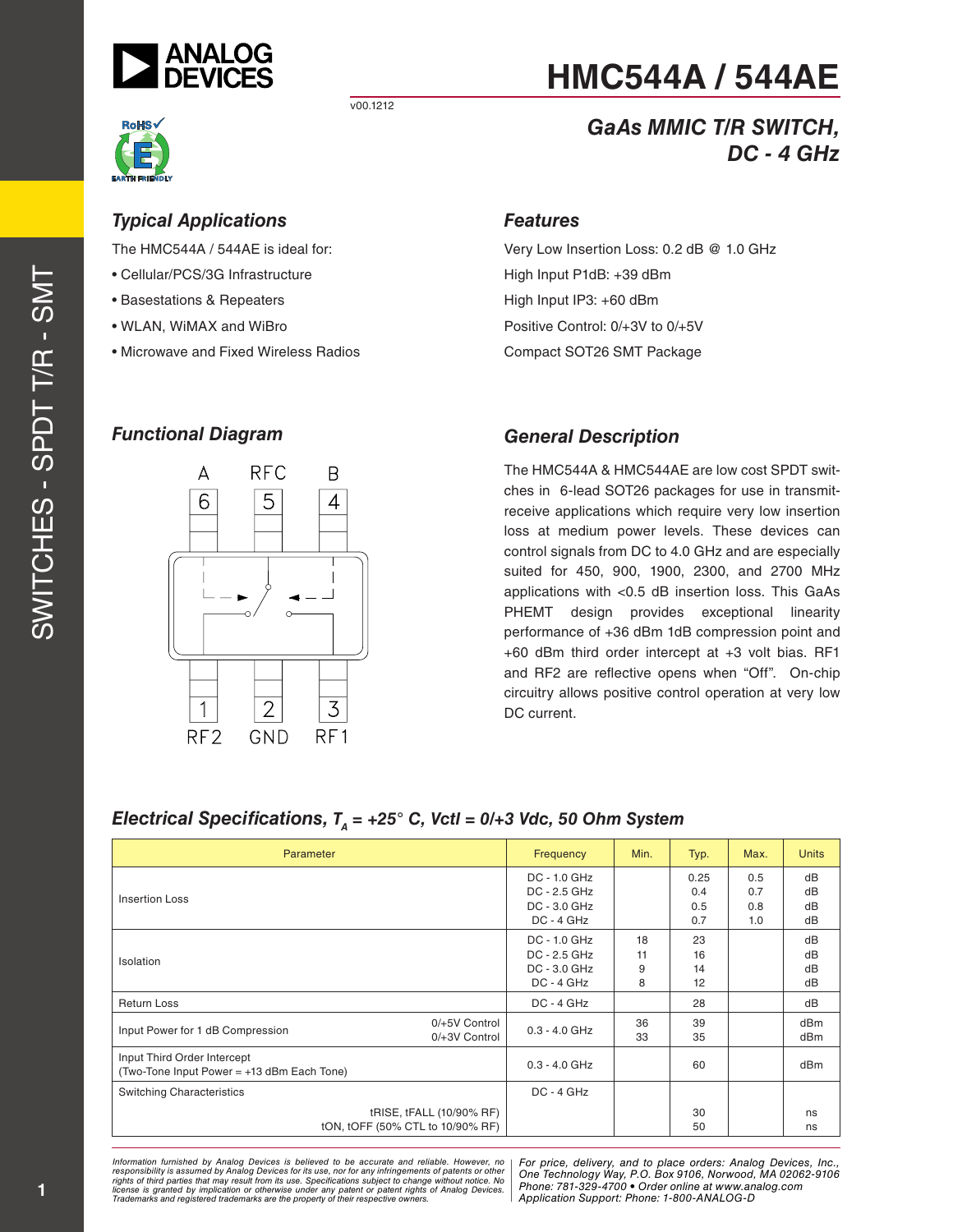

#### **Insertion Loss** *Return Loss*



*Isolation Between Ports RFC & RF1 / RF2 Isolation Between Ports RF1 & RF2*



*Input IP3 vs. Temperature, Vctl = 0/+3V Input IP3 vs. Vctl*





*DC - 4 GHz*

**HMC544A / 544AE**

*GaAs MMIC T/R SWITCH,*







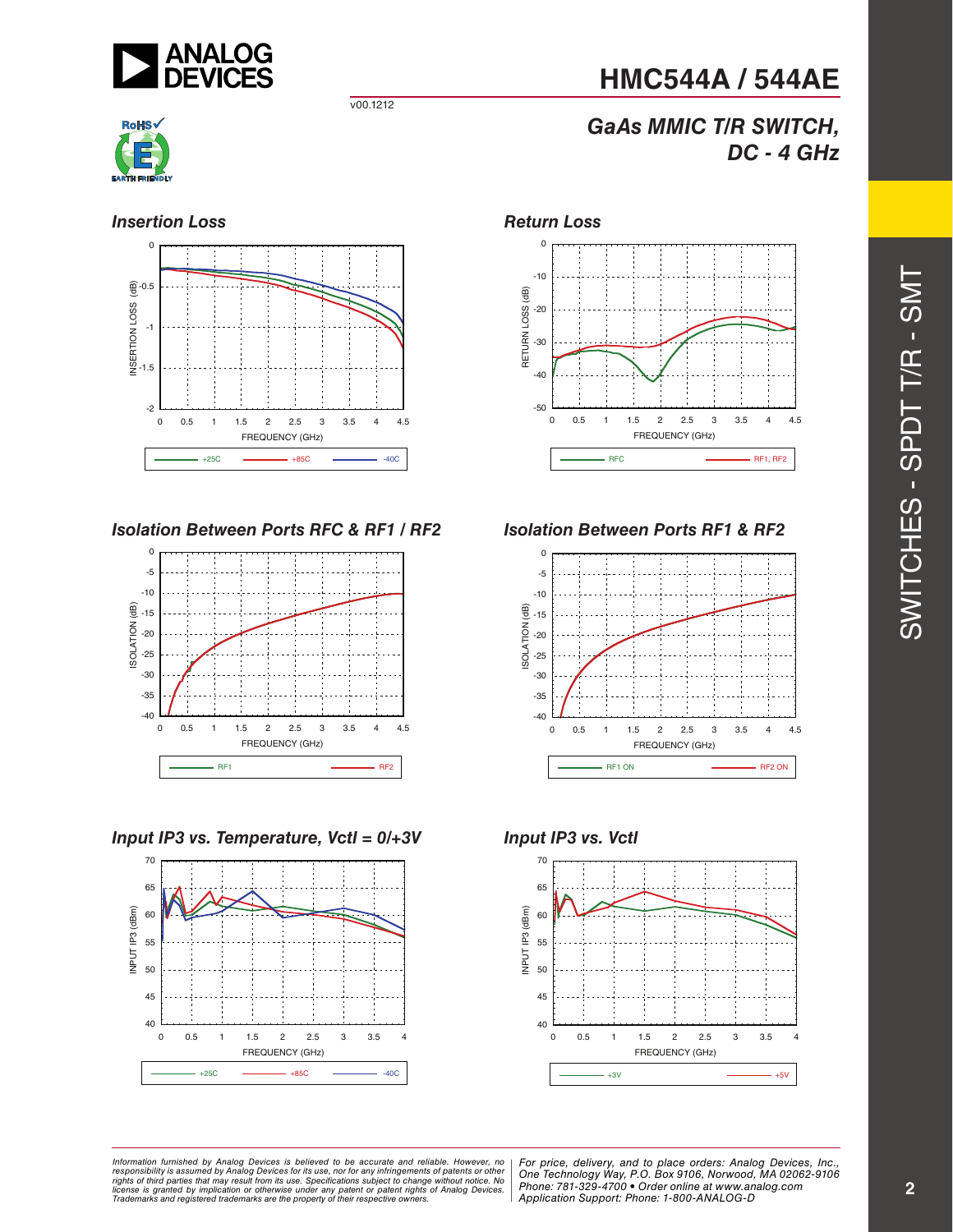



#### *Input P1dB vs. Temperature, Vctl = 0/+3V Compression vs. Vctl*



#### *Truth Table*

| <b>Control Input</b> |      | <b>Signal Path</b> |            |  |
|----------------------|------|--------------------|------------|--|
|                      |      | RFC to RF1         | RFC to RF2 |  |
| Low                  | High | On)                | ∩ff        |  |
| High                 | Low  | ∩ff                | Dn)        |  |

# 45



**HMC544A / 544AE**

*GaAs MMIC T/R SWITCH,*

*DC - 4 GHz*

#### *Control Voltages*

| <b>State</b> | <b>Bias Condition</b>                                                    |
|--------------|--------------------------------------------------------------------------|
| Low          | 0 to 0.2 Vdc @ 1 µA Typical                                              |
| High         | +3 Vdc @ 0.5 µA Typical to<br>+5 Vdc $@1 \mu A$ Typical ( $\pm 0.2$ Vdc) |

*Formation iurnished by Analog Devices is believed to be accurate and reliable. However, no Hor price, delivery, and to place orders: Analog Devices, In<br>roonsibility is assumed by Analog Devices for its use, nor for any pressult from its use. Specifications subject to change without notice. No*<br>ation or otherwise under any patent or patent rights of Analog Devices Phone: 781-329-4700 • Order online at ww *e* the property of their respective owners. **Application Support: Phone: 1-8** Information furnished by Analog Devices is believed to be accurate and reliable. However, no<br>responsibility is assumed by Analog Devices for its use, nor for any infringements of patents or other<br>rights of third parties th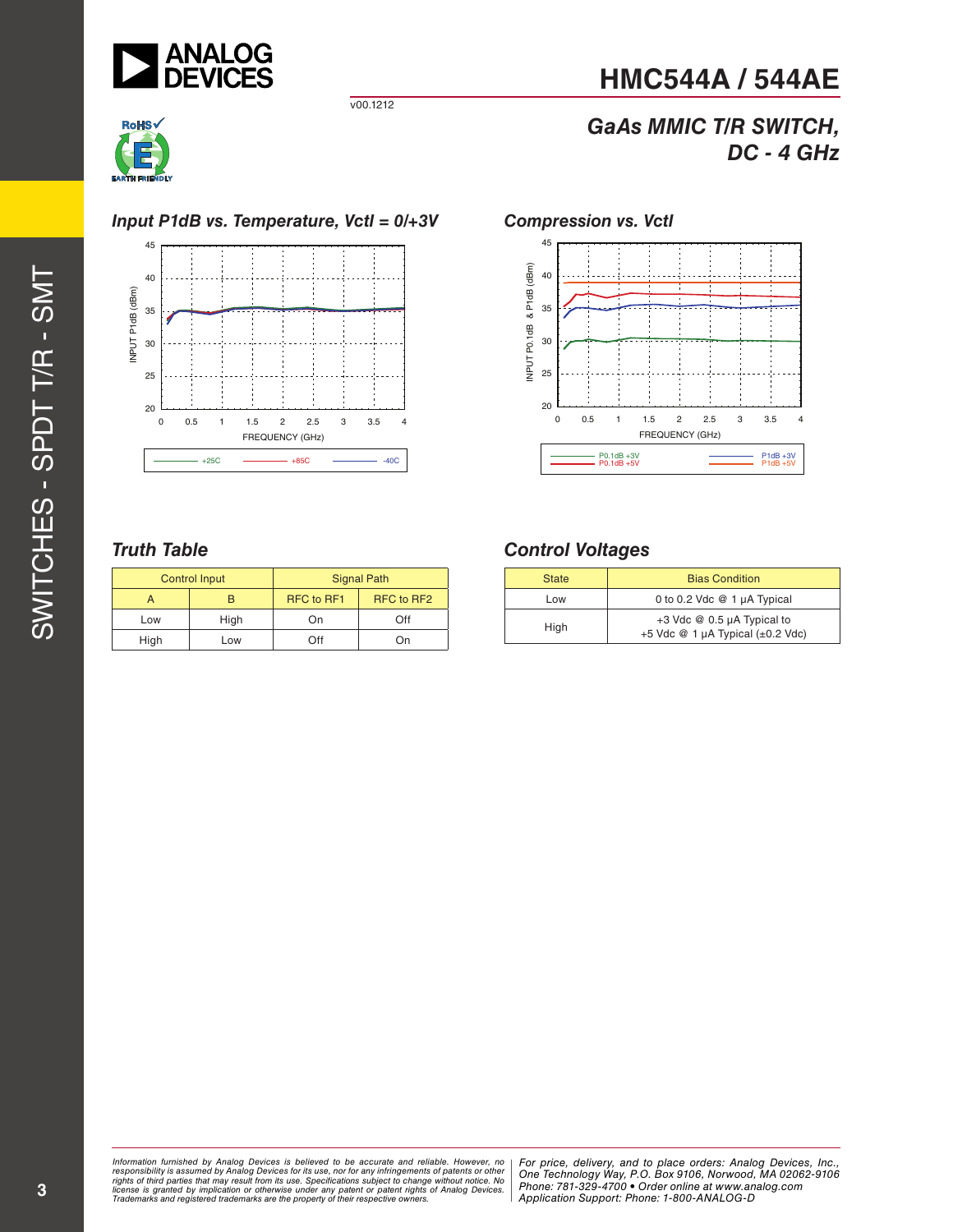



#### *Absolute Maximum Ratings*

| $RF$ Input Power (Vctl = $0/+5V$ )                                                      | $+39$ dBm               |
|-----------------------------------------------------------------------------------------|-------------------------|
| Control Voltage Range (A & B)                                                           | $-0.2$ to $+12$ Vdc     |
| <b>Hot Switch Power Level</b><br>$(VctI = 0/+5V)$                                       | $+39$ dBm               |
| <b>Channel Temperature</b>                                                              | 150 °C                  |
| Continuous Pdiss ( $T = 85$ °C)<br>(derate 8.85 mW/ $^{\circ}$ C above 85 $^{\circ}$ C) | 0.574 W                 |
| <b>Thermal Resistance</b>                                                               | 113.3 °C/W              |
| <b>Storage Temperature</b>                                                              | $-65$ to $+150$ °C      |
| <b>Operating Temperature</b>                                                            | -40 to +85 $^{\circ}$ C |
| <b>ESD Sensitivity (HBM)</b>                                                            | Class 1B                |

DC blocks are required at ports RFC, RF1 and RF2.

#### *Outline Drawing*



ELECTROSTATIC SENSITIVE DEVICE OBSERVE HANDLING PRECAUTIONS

**HMC544A / 544AE**

*GaAs MMIC T/R SWITCH,*

*DC - 4 GHz*

SWITCHES - SPDT T/R - SMT





 $.024$   $\begin{bmatrix} 0.60 \\ 0.30 \end{bmatrix}$ XXXX LOT NUMBER  $.009 \begin{bmatrix} 0.22 \\ 0.08 \end{bmatrix}$ 

NOTES:

1. LEADFRAME MATERIAL: COPPER ALLOY

2. DIMENSIONS ARE IN INCHES [MILLIMETERS].

 $\overline{3}$ . DIMENSION DOES NOT INCLUDE MOLDFLASH OF 0.15mm PER SIDE.

 $\overline{A}$  DIMENSION DOES NOT INCLUDE MOLDFLASH OF 0.25mm PER SIDE.

5. ALL GROUND LEADS MUST BE SOLDERED TO PCB RF GROUND.

#### *Package Information*

| <b>Part Number</b> | Package Body Material                              | Lead Finish   | <b>MSL Rating</b>     | Package Marking <sup>[3]</sup> |
|--------------------|----------------------------------------------------|---------------|-----------------------|--------------------------------|
| HMC544A            | Low Stress Injection Molded Plastic                | Sn/Pb Solder  | $MSL1$ <sup>[1]</sup> | 544A<br><b>XXXX</b>            |
| HMC544AE           | RoHS-compliant Low Stress Injection Molded Plastic | 100% matte Sn | $MSL1$ <sup>[2]</sup> | 544AE<br><b>XXXX</b>           |

[1] Max peak reflow temperature of 235 °C

[2] Max peak reflow temperature of 260 °C

[3] 4-Digit lot number XXXX

*Formation iurnished by Analog Devices is believed to be accurate and reliable. However, no Hor price, delivery, and to place orders: Analog Devices, In<br>roonsibility is assumed by Analog Devices for its use, nor for any pressult from its use. Specifications subject to change without notice. No*<br>ation or otherwise under any patent or patent rights of Analog Devices Phone: 781-329-4700 • Order online at ww *e* the property of their respective owners. **Application Support: Phone: 1-8** Information furnished by Analog Devices is believed to be accurate and reliable. However, no<br>responsibility is assumed by Analog Devices for its use, nor for any infringements of patents or other<br>rights of third parties th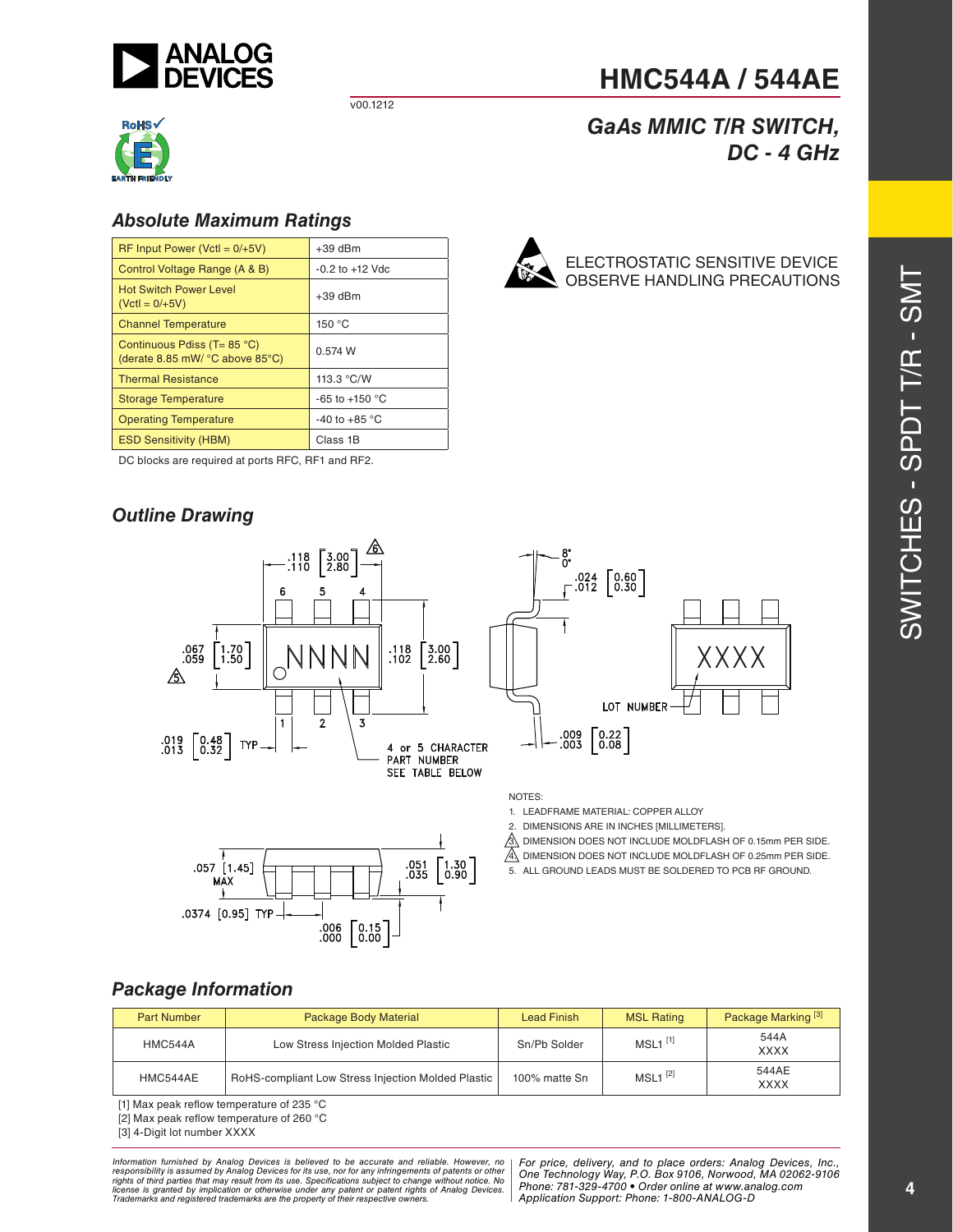

**RoHS** 

v00.1212



## *GaAs MMIC T/R SWITCH, DC - 4 GHz*

#### *Typical Application Circuit*



#### **Notes:**

- 1. Set logic gate Vdd = +3V to +5V and use HCT series logic to provide a TTL driver interface.
- 2. Control inputs A/B can be driven directly with CMOS logic (HC) with Vdd of +3V to +5V applied to the CMOS logic gates.
- 3. DC Blocking capacitors are required for each RF port as shown. Capacitor value determines lowest frequency of operation.

#### *Pin Descriptions*

| <b>Pin Number</b> | <b>Function</b> | <b>Description</b>                                                                     | <b>Interface Schematic</b> |
|-------------------|-----------------|----------------------------------------------------------------------------------------|----------------------------|
| 1, 3, 5           | RF2, RF1, RFC   | These pins are DC coupled and matched to 50 Ohms.<br>Blocking capacitors are required. |                            |
| 2                 | <b>GND</b>      | This pin must be connected to RF/DC ground.                                            | $\circ$ GND                |
| 4                 | B               | See truth and control voltage tables.                                                  | $\smash{\rightarrow}$      |
| 6                 | A               | See truth and control voltage tables.                                                  |                            |

*Formation iurnished by Analog Devices is believed to be accurate and reliable. However, no Hor price, delivery, and to place orders: Analog Devices, In<br>roonsibility is assumed by Analog Devices for its use, nor for any pressult from its use. Specifications subject to change without notice. No*<br>ation or otherwise under any patent or patent rights of Analog Devices Phone: 781-329-4700 • Order online at ww *e* the property of their respective owners. **Application Support: Phone: 1-8** Information furnished by Analog Devices is believed to be accurate and reliable. However, no<br>responsibility is assumed by Analog Devices for its use, nor for any infringements of patents or other<br>rights of third parties th